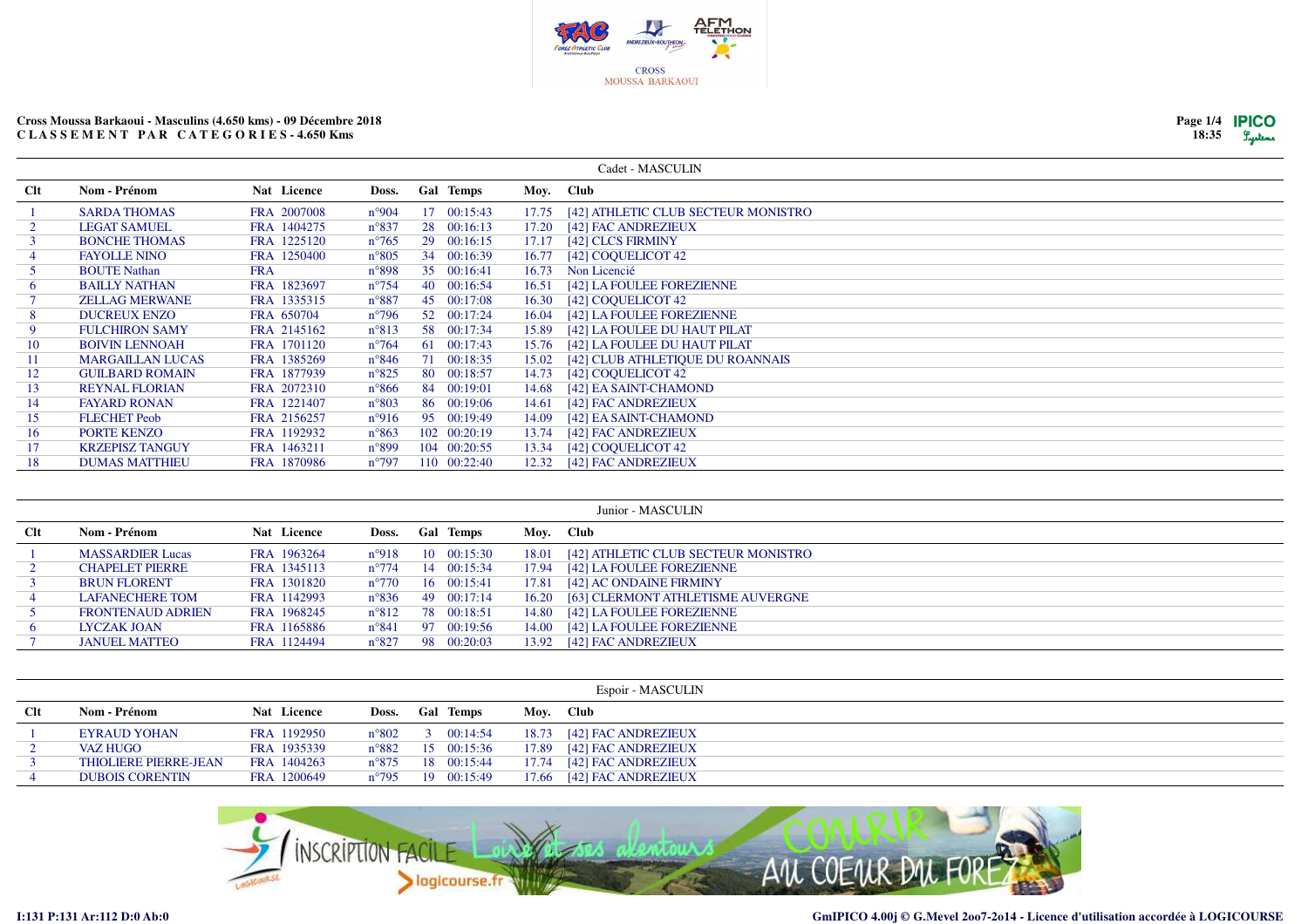

| Page 2/4 <b>IPICO</b> |         |
|-----------------------|---------|
| 18:35                 | Lystens |

|     |                        |             |  |                            |       | Espoir - MASCULIN           |
|-----|------------------------|-------------|--|----------------------------|-------|-----------------------------|
| Clt | Nom - Prénom           | Nat Licence |  | Doss. Gal Temps            |       | Moy. Club                   |
|     | <b>GACON YOHANN</b>    | FRA 1335356 |  | $n^{\circ}816$ 24 00:16:07 |       | 17.32 [42] FAC ANDREZIEUX   |
|     | <b>ESCOT Thibault</b>  | FRA 2011579 |  | $n^{\circ}917$ 54 00:17:30 |       | 15.95 [42] FAC ANDREZIEUX   |
|     | <b>GIEN Joris</b>      | FRA 2157752 |  | $n^{\circ}819$ 65 00:18:08 |       | $15.39$ [42] ASM ST-ETIENNE |
|     | <b>THOMAS THIMOTHY</b> | FRA 2039128 |  | $n^{\circ}877$ 73 00:18:38 | 14.98 | [42] FAC ANDREZIEUX         |
|     | <b>COMBET MAXENCE</b>  | FRA 2030717 |  | $n^{\circ}784$ 96 00:19:56 | 14.00 | [42] FAC ANDREZIEUX         |

|           |                             |             |                |                |                    |           | Senior - MASCULIN                   |
|-----------|-----------------------------|-------------|----------------|----------------|--------------------|-----------|-------------------------------------|
| Clt       | Nom - Prénom                | Nat Licence | Doss.          |                | <b>Gal Temps</b>   | Moy. Club |                                     |
|           | <b>NAEL THIBAUD</b>         | FRA 243174  | $n^{\circ}891$ |                | 00:14:42           | 19.00     | [42] FAC ANDREZIEUX                 |
| 2         | <b>BOTELHO ESTEBAN</b>      | FRA 1556489 | $n^{\circ}766$ |                | $2 \quad 00:14:51$ | 18.80     | [43] VELAY ATHLETISME               |
|           | <b>FOURNEL LAURENT</b>      | FRA 899771  | $n^{\circ}811$ | $\overline{4}$ | 00:14:57           | 18.67     | [42] ASM ST-ETIENNE                 |
| 4         | <b>JEUNE ANTOINE</b>        | FRA 1228725 | $n^{\circ}831$ |                | 500:15:06          | 18.49     | [42] FAC ANDREZIEUX                 |
| 5         | PAOUET EMMANUEL             | FRA 1258738 | $n^{\circ}853$ |                | 600:15:13          | 18.35     | [42] ASM ST-ETIENNE                 |
| 6         | <b>MURAT JULES</b>          | FRA 1937444 | $n^{\circ}852$ | 7 <sup>7</sup> | 00:15:14           | 18.33     | [42] SA MONTBRISONNAIS              |
|           | <b>CORRIAUX JULIEN</b>      | FRA 1573784 | $n^{\circ}785$ |                | 8 00:15:22         | 18.16     | [42] SA MONTBRISONNAIS              |
| 8         | PERRIN VALENTIN             | FRA 2027327 | $n^{\circ}855$ |                | 9 00:15:28         | 18.05     | [42] SA MONTBRISONNAIS              |
| 9         | <b>VALOUR PAUL-HENRI</b>    | FRA 345512  | $n^{\circ}880$ |                | 11 00:15:31        | 17.99     | [42] AC ONDAINE FIRMINY             |
| 10        | <b>VIRISSEL TONY</b>        | FRA 2082952 | $n^{\circ}913$ |                | 12 00:15:32        | 17.98     | [42] COURIR POUR DES POMMES         |
| 11        | <b>GIBERT BAPTISTE</b>      | FRA 1289844 | $n^{\circ}890$ |                | 13 00:15:33        | 17.95     | [42] FAC ANDREZIEUX                 |
| 12        | <b>SOLIAC THIBAUT</b>       | FRA 1424381 | $n^{\circ}871$ |                | 23 00:16:04        | 17.38     | [42] FAC ANDREZIEUX                 |
| 13        | <b>PILLITTERI PIERRE</b>    | FRA 1913984 | $n^{\circ}859$ |                | 26 00:16:09        | 17.29     | [42] COOUELICOT 42                  |
| 14        | <b>RIPAMONTI STEVE</b>      | FRA 1749455 | $n^{\circ}867$ |                | 27 00:16:10        | 17.27     | [42] FAC ANDREZIEUX                 |
| 15        | <b>FAURE</b> Johan          | <b>FRA</b>  | n°907          |                | 30 00:16:24        | 17.02     | Non Licencié                        |
| 16        | <b>MAILLARD VINCENT</b>     | FRA 1845387 | $n^{\circ}845$ |                | 31 00:16:25        | 17.00     | [42] SA MONTBRISONNAIS              |
| 17        | <b>SARDA CLEMENT</b>        | FRA 1296929 | n°903          |                | 38 00:16:50        | 16.58     | [42] ATHLETIC CLUB SECTEUR MONISTRO |
| 18        | <b>BOBLENZ Michael</b>      | <b>FRA</b>  | $n^{\circ}763$ |                | 41 00:16:55        | 16.50     | Non Licencié                        |
| 19        | <b>ANDRE LUCAS</b>          | FRA 1989580 | $n^{\circ}892$ |                | 44 00:17:00        | 16.43     | [42] ASM ST-ETIENNE                 |
| <b>20</b> | <b>SERRE Sylvain</b>        | <b>FRA</b>  | $n^{\circ}889$ |                | 50 00:17:16        | 16.17     | Non Licencié                        |
| 21        | <b>EYRAUD</b> Loic          | <b>FRA</b>  | $n^{\circ}896$ |                | 62 00:17:55        | 15.58     | Non Licencié                        |
| 22        | <b>VIEIRA LIONEL</b>        | FRA 1221435 | $n^{\circ}886$ |                | 66 00:18:22        | 15.20     | [42] FAC ANDREZIEUX                 |
| 23        | <b>BRUEL MATHIEU</b>        | FRA 394689  | $n^{\circ}769$ |                | 68 00:18:27        | 15.13     | [42] SA MONTBRISONNAIS              |
| 24        | <b>DARDAILHON OLIVIER</b>   | FRA 1871261 | $n^{\circ}787$ |                | 69 00:18:33        | 15.05     | [42] ASM ST-ETIENNE                 |
| 25        | <b>JAVELLE NICOLAS</b>      | FRA 2138530 | $n^{\circ}830$ |                | 77 00:18:51        | 14.81     | [42] ASM ST-ETIENNE                 |
| 26        | <b>DOKABONA Boris</b>       | <b>FRA</b>  | $n^{\circ}794$ |                | 79 00:18:57        | 14.73     | Non Licencié                        |
| 27        | <b>GUILLAUMOND AURELIEN</b> | FRA 1969344 | $n^{\circ}826$ |                | 81 00:18:57        | 14.72     | [42] ASM ST-ETIENNE                 |
| 28        | <b>GENEST BERTRAND</b>      | FRA 2080172 | $n^{\circ}817$ |                | 82 00:18:58        | 14.71     | [42] ASM ST-ETIENNE                 |
| 29        | <b>LOI DANY</b>             | FRA 2098227 | $n^{\circ}839$ |                | 101 00:20:13       | 13.81     | [42] FAC ANDREZIEUX                 |

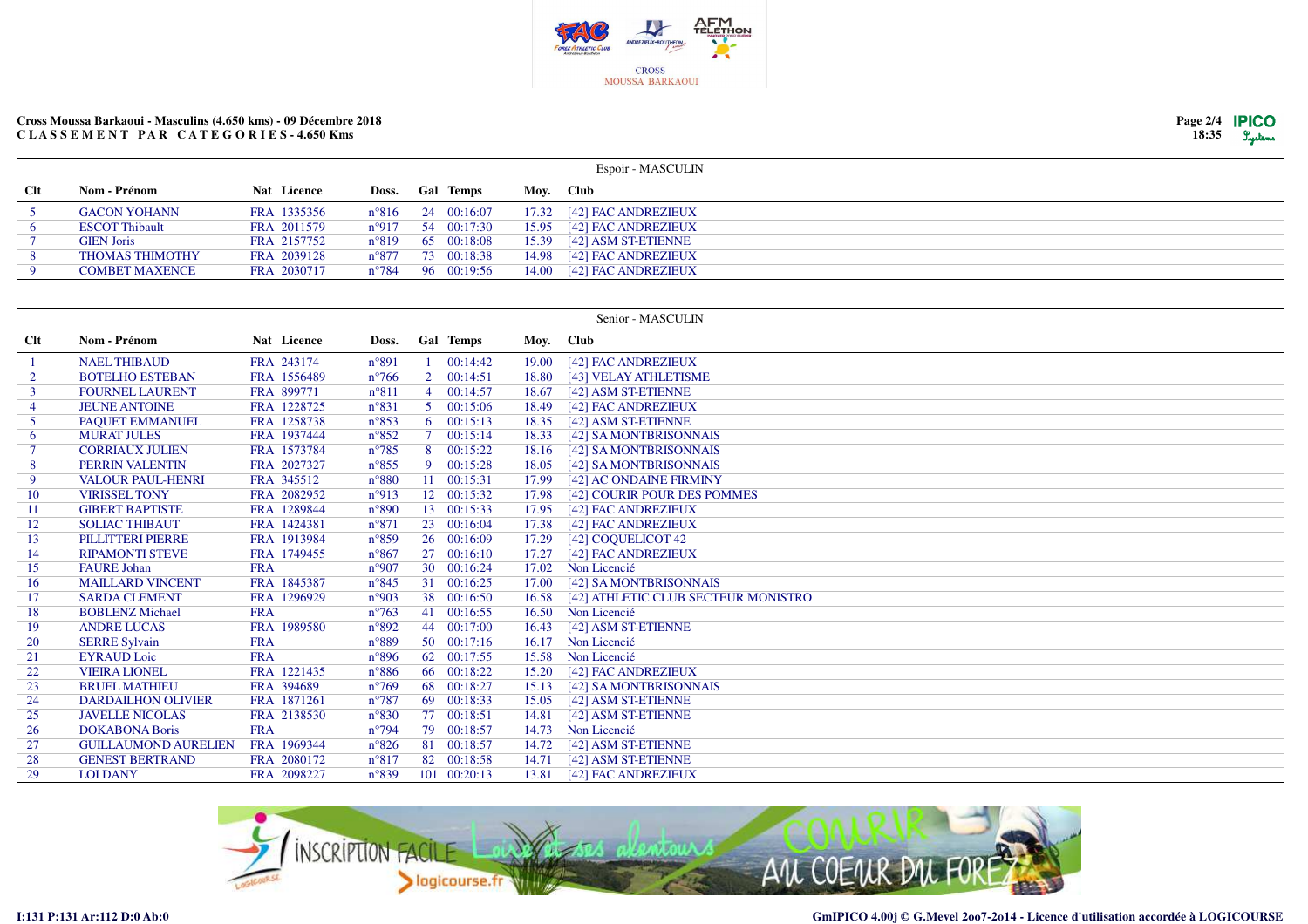

|                |                            |             |                |              |           | Senior - MASCULIN           |
|----------------|----------------------------|-------------|----------------|--------------|-----------|-----------------------------|
| Clt            | Nom - Prénom               | Nat Licence | Doss.          | Gal Temps    | Moy. Club |                             |
| 30             | <b>DELAIGUE FABIEN</b>     | FRA 2085657 | $n^{\circ}789$ | 105 00:20:59 | 13.30     | [42] FAC ANDREZIEUX         |
|                |                            |             |                |              |           |                             |
|                |                            |             |                |              |           |                             |
|                |                            |             |                |              |           | Master 1 - MASCULIN         |
| Clt            | Nom - Prénom               | Nat Licence | Doss.          | Gal Temps    | Moy. Club |                             |
|                | <b>FORISSIER SYLVAIN</b>   | FRA 421491  | $n^{\circ}809$ | 20 00:15:58  | 17.49     | [42] ASM ST-ETIENNE         |
| $\overline{2}$ | <b>MAGNOULOUX CEDRIC</b>   | FRA 1732494 | $n^{\circ}842$ | 21 00:15:59  | 17.47     | [42] FAC ANDREZIEUX         |
| $\overline{3}$ | <b>GRANGE NICOLAS</b>      | FRA 416588  | $n^{\circ}824$ | 22 00:16:03  | 17.39     | [42] FAC ANDREZIEUX         |
| $\overline{4}$ | <b>MAHI NORDINE</b>        | FRA 1048939 | n°920          | 25 00:16:08  | 17.30     | [42] ASM ST-ETIENNE         |
| 5              | <b>LOUISON BRUNO</b>       | FRA 579786  | $n^{\circ}840$ | 32 00:16:30  | 16.92     | [42] ASM ST-ETIENNE         |
| 6              | <b>DJELLALI SMAEL</b>      | FRA 184155  | $n^{\circ}793$ | 33 00:16:35  | 16.83     | [42] ASM ST-ETIENNE         |
| $\overline{7}$ | <b>PERRIN Ludovic</b>      | FRA 1126256 | n°919          | 42 00:16:57  | 16.47     | [42] ASM ST-ETIENNE         |
| 8              | <b>AUBERT STEPHANE</b>     | FRA 1955083 | $n^{\circ}752$ | 46 00:17:09  | 16.28     | [42] ASM ST-ETIENNE         |
| 9              | <b>GONCALVES MANUEL</b>    | FRA 1563960 | $n^{\circ}823$ | 47 00:17:10  | 16.25     | [42] ASM ST-ETIENNE         |
| 10             | <b>PARIS OLIVIER</b>       | FRA 1285496 | n°914          | 51 00:17:20  | 16.10     | [42] COURIR POUR DES POMMES |
| 11             | <b>FAYET DANIEL</b>        | FRA 1833256 | $n^{\circ}804$ | 53 00:17:27  | 15.99     | [42] SA MONTBRISONNAIS      |
| 12             | <b>CHARBONNIER OLIVIER</b> | FRA 1934500 | $n^{\circ}776$ | 56 00:17:32  | 15.93     | [42] EA SAINT-CHAMOND       |
| 13             | <b>DEFOUR FREDERIC</b>     | FRA 1984239 | $n^{\circ}788$ | 57 00:17:33  | 15.90     | [42] FAC ANDREZIEUX         |
| 14             | <b>FERRIER LAURENT</b>     | FRA 138589  | $n^{\circ}806$ | 59 00:17:42  | 15.78     | [42] ASM ST-ETIENNE         |
| 15             | <b>AUDIN MAXIME</b>        | FRA 1372550 | $n^{\circ}753$ | 60 00:17:42  | 15.77     | [42] FAC ANDREZIEUX         |
| 16             | <b>FOURETS CHRISTOPHE</b>  | FRA 1530434 | $n^{\circ}810$ | 63 00:18:01  | 15.49     | [42] FAC ANDREZIEUX         |
| 17             | <b>VALETTE OLIVIER</b>     | FRA 1269432 | $n^{\circ}879$ | 64 00:18:05  | 15.43     | [42] FAC ANDREZIEUX         |
| 18             | <b>BLACHON</b> Frederic    | <b>FRA</b>  | $n^{\circ}762$ | 67 00:18:23  | 15.18     | Non Licencié                |
| 19             | <b>THOLLOT LAURENT</b>     | FRA 2000420 | $n^{\circ}876$ | 74 00:18:41  | 14.95     | [42] FAC ANDREZIEUX         |
| 20             | <b>EPINAT DAVID</b>        | FRA 1518097 | $n^{\circ}800$ | 76 00:18:46  | 14.88     | [42] ASM ST-ETIENNE         |
| 21             | <b>BETEMPS GILLES</b>      | FRA 1372857 | $n^{\circ}760$ | 83 00:19:00  | 14.69     | [42] FAC ANDREZIEUX         |
| 22             | <b>PORTE STEPHANE</b>      | FRA 1059501 | $n^{\circ}864$ | 85 00:19:04  | 14.64     | [42] FAC ANDREZIEUX         |
| 23             | <b>LEGRAND RICHARD</b>     | FRA 1942401 | $n^{\circ}838$ | 87 00:19:09  | 14.58     | [42] EA SAINT-CHAMOND       |
| 24             | <b>THIZY FREDERIC</b>      | FRA 2077725 | $n^{\circ}909$ | 90 00:19:26  | 14.37     | [42] COURIR POUR DES POMMES |
| 25             | <b>CHIKH AHMED</b>         | FRA 1721229 | $n^{\circ}783$ | 92 00:19:30  | 14.31     | [42] AC ONDAINE FIRMINY     |
| 26             | <b>GINHOUX CYRIL</b>       | FRA 1348547 | $n^{\circ}820$ | 93 00:19:40  | 14.20     | [42] FAC ANDREZIEUX         |
| 27             | <b>VAN DER HEIJDE MARC</b> | FRA 2077683 | $n^{\circ}881$ | 100 00:20:11 | 13.83     | [42] ASM ST-ETIENNE         |

|     |                                  |             |       |              |       | - MASCULIN<br>Master <sup>~</sup><br>-      |
|-----|----------------------------------|-------------|-------|--------------|-------|---------------------------------------------|
| Clt | - Prénom<br>Nom-                 | Nat Licence | Doss. | Temps<br>Gal | Moy.  | <b>Club</b>                                 |
|     | <b>DOMINIOUE</b><br><b>EYRAL</b> | FRA 1071884 | n°895 | 00:16:42     | 16.72 | <b>[42] FAC ANDREZIEUX</b><br>FAC.<br>'44 L |